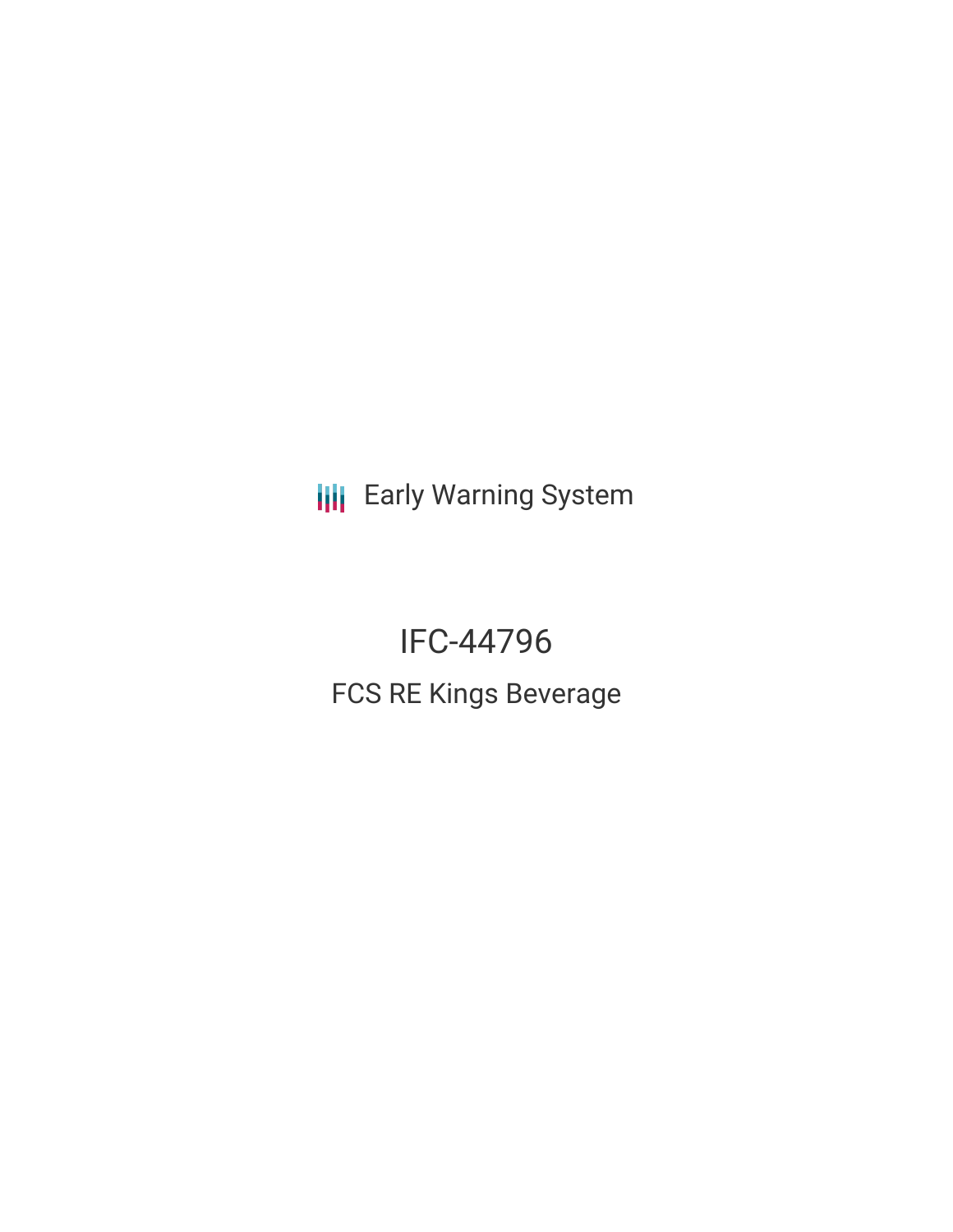# **Quick Facts**

| <b>Countries</b>               | Sierra Leone                                 |
|--------------------------------|----------------------------------------------|
| <b>Specific Location</b>       | Regent, 6 miles east of Freetown             |
| <b>Financial Institutions</b>  | International Finance Corporation (IFC)      |
| <b>Status</b>                  | Proposed                                     |
| <b>Bank Risk Rating</b>        | B                                            |
| <b>Voting Date</b>             | 2021-10-15                                   |
| <b>Borrower</b>                | KINGS BEVERAGES PVT LIMITED                  |
| <b>Sectors</b>                 | Agriculture and Forestry, Industry and Trade |
| <b>Investment Type(s)</b>      | Loan                                         |
| <b>Investment Amount (USD)</b> | $$5.00$ million                              |
| <b>Project Cost (USD)</b>      | $$13.70$ million                             |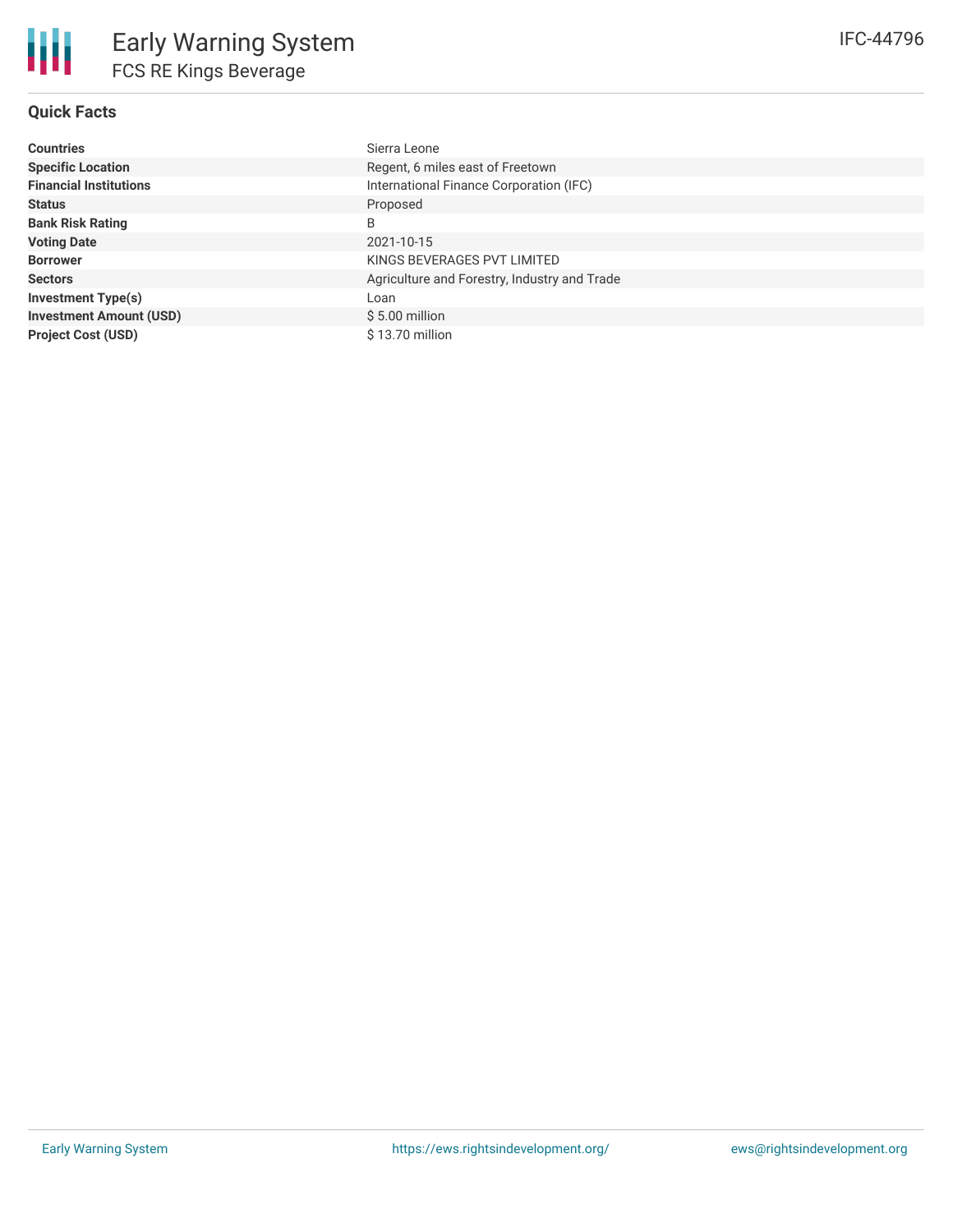

## **Project Description**

According to bank provided information, the proposed investment in Kings Beverages PVT Limited (KB or the Company) consists of: (i) a US\$2.5 million A loan and (ii) a US \$2.5 million loan from IFC in its capacity as implementing entity for the Global Agriculture and Food Security Program (GAFSP) Private Sector Window. The proposed financing will be used towards capital expenditures for the completion of the KB beverage factory located in Freetown, Sierra Leone, including two new fruit juice lines, one mineral water line as well as one carbonated soft drink (CSD) line (the Project).

An advisory project will be designed and implemented that aims at providing technical assistance in the areas of: (i) organization and capacity building of smallholder farmers supplying fruits to KB; (ii) food safety standards; (iii) environment and social standards; (iv) operational efficiency improvement; and (v) corporate governance.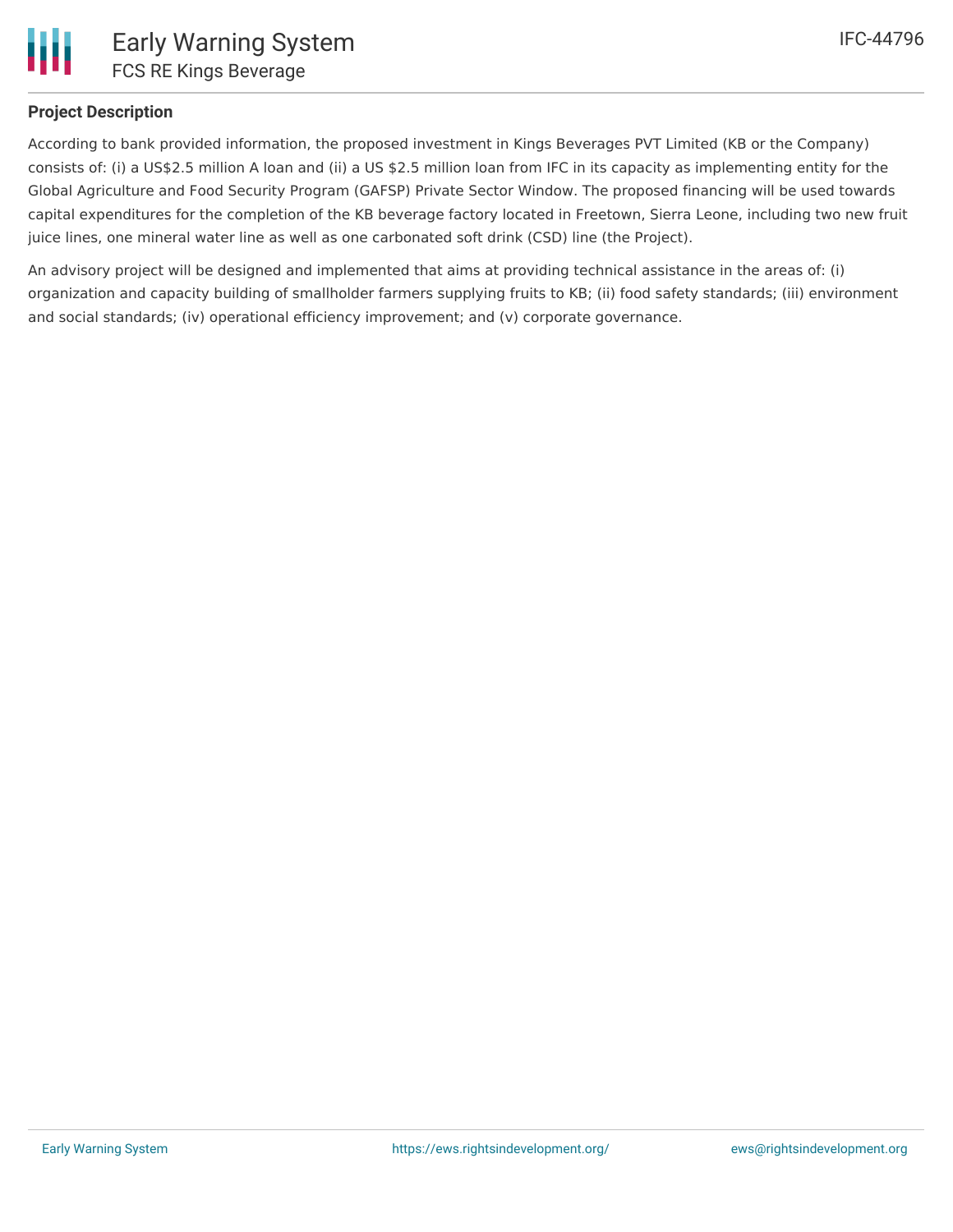### **Investment Description**

• International Finance Corporation (IFC)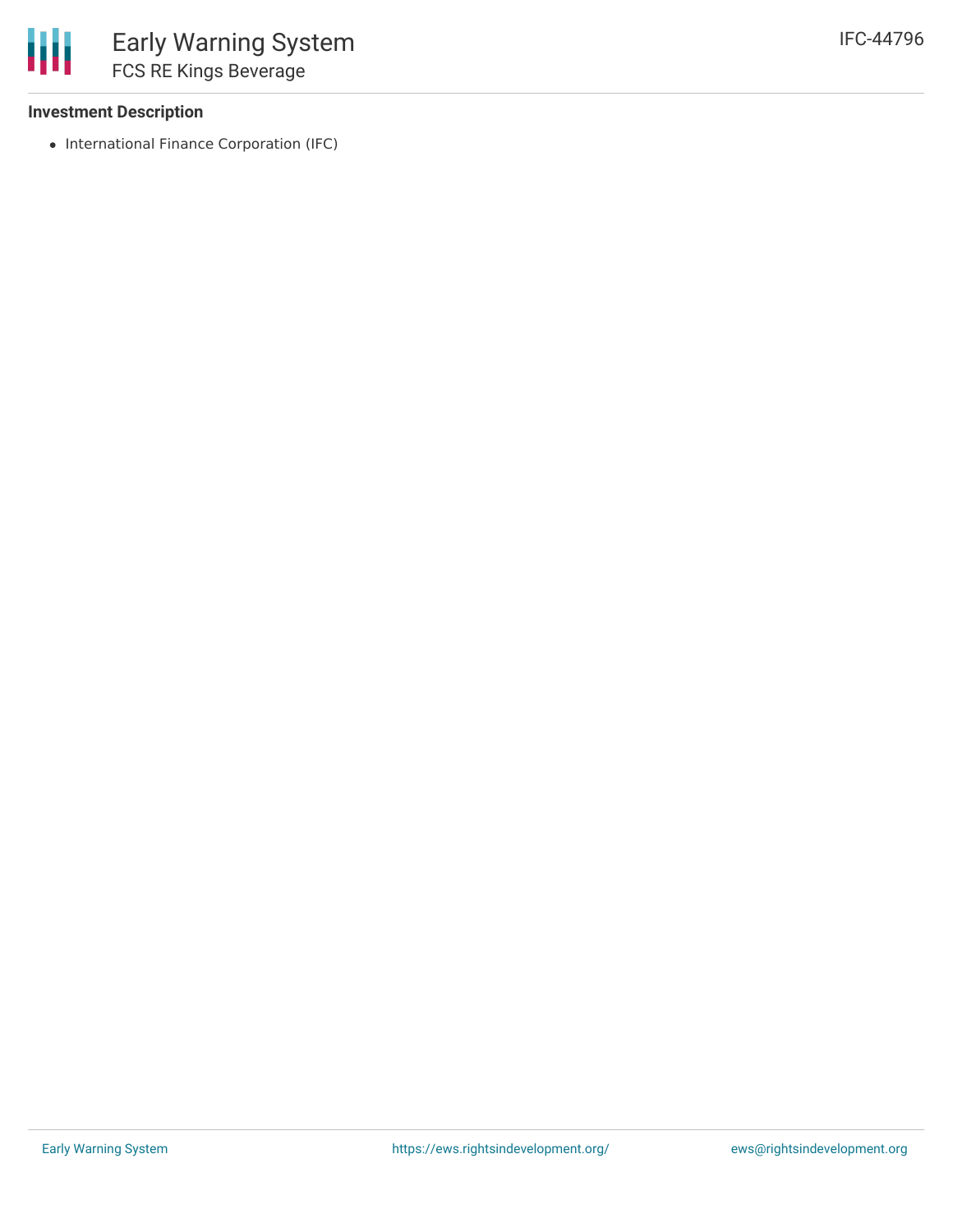### **Private Actors Description**

KB is a Freetown-based greenfield beverage drink company (mineral water, fruit juice, CSD) that was established by Mr Kishore Parwani and Mr Atul Nijhawan, two entrepreneurs of Indian descent, emanating from Dubai. Mr Parwani has been active in Sierra Leone since the 2000's in the business of trading scrap metals before venturing go into fast-moving consumer goods distribution and beverage manufacturing in 2011. He then partnered with Mr. Nijhawan in 2016 to launch KB, to capture the growing demand for bottled water and non-alcoholic drinks. Mr Parwani and Mr Nijhawan are each involved in their own trading activities based in Dubai which are primarily engaged in scrap metals for Mr Parwani's Krishna Global Impex General Trading LLC and chrome and manganese for Mr Nijhawan's Globustarr Trading Company LLC.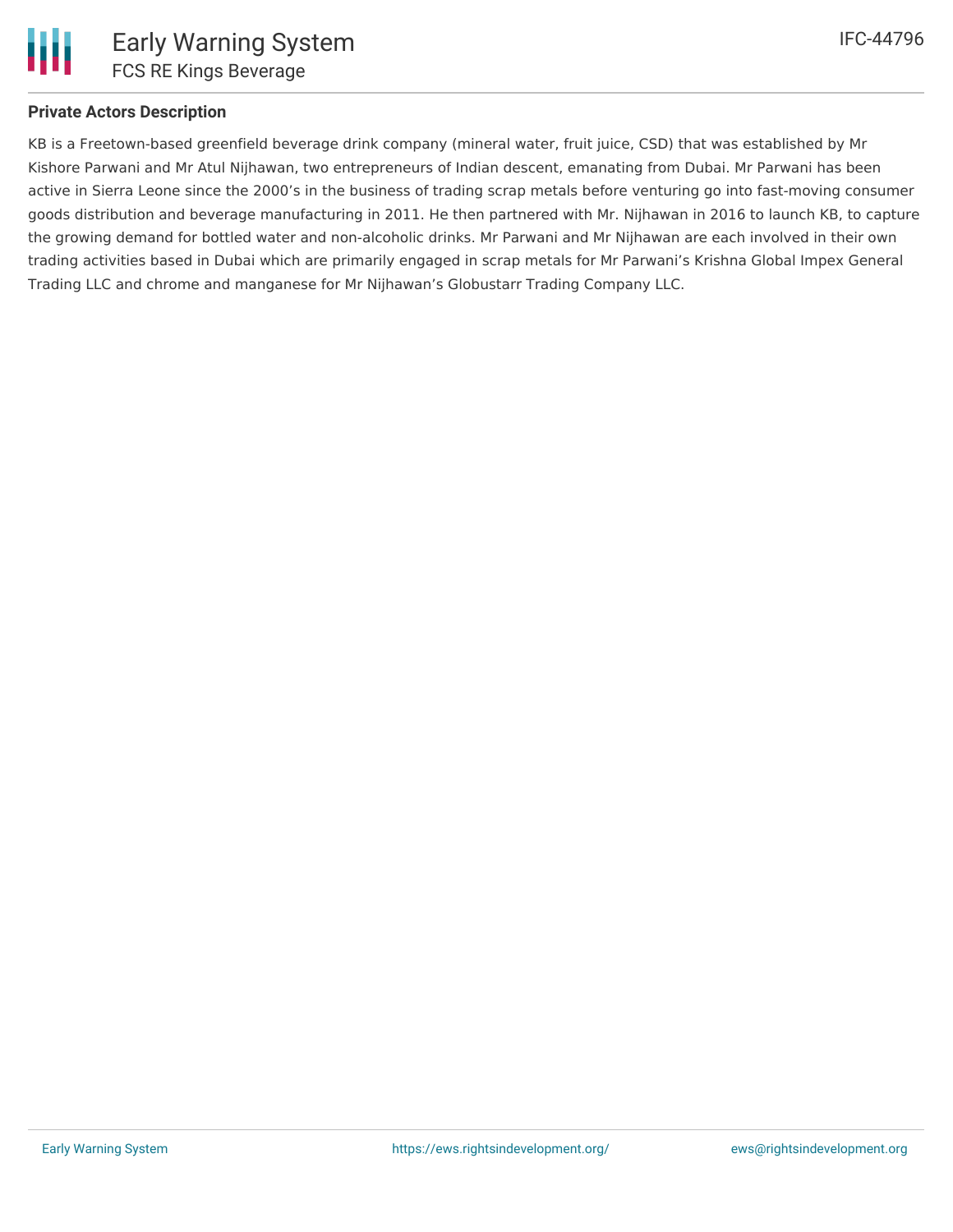

| <b>Private Actor 1</b> | <b>Private Actor</b><br>1 Role | <b>Private Actor</b><br>1 Sector | <b>Relation</b> | <b>Private Actor 2</b>      | <b>Private Actor</b><br>2 Role | <b>Private Actor</b><br>2 Sector |
|------------------------|--------------------------------|----------------------------------|-----------------|-----------------------------|--------------------------------|----------------------------------|
| . .                    | $\overline{\phantom{a}}$       | $\sim$                           |                 | Kings Beverages PVT Limited | Client                         | Industry and Trade               |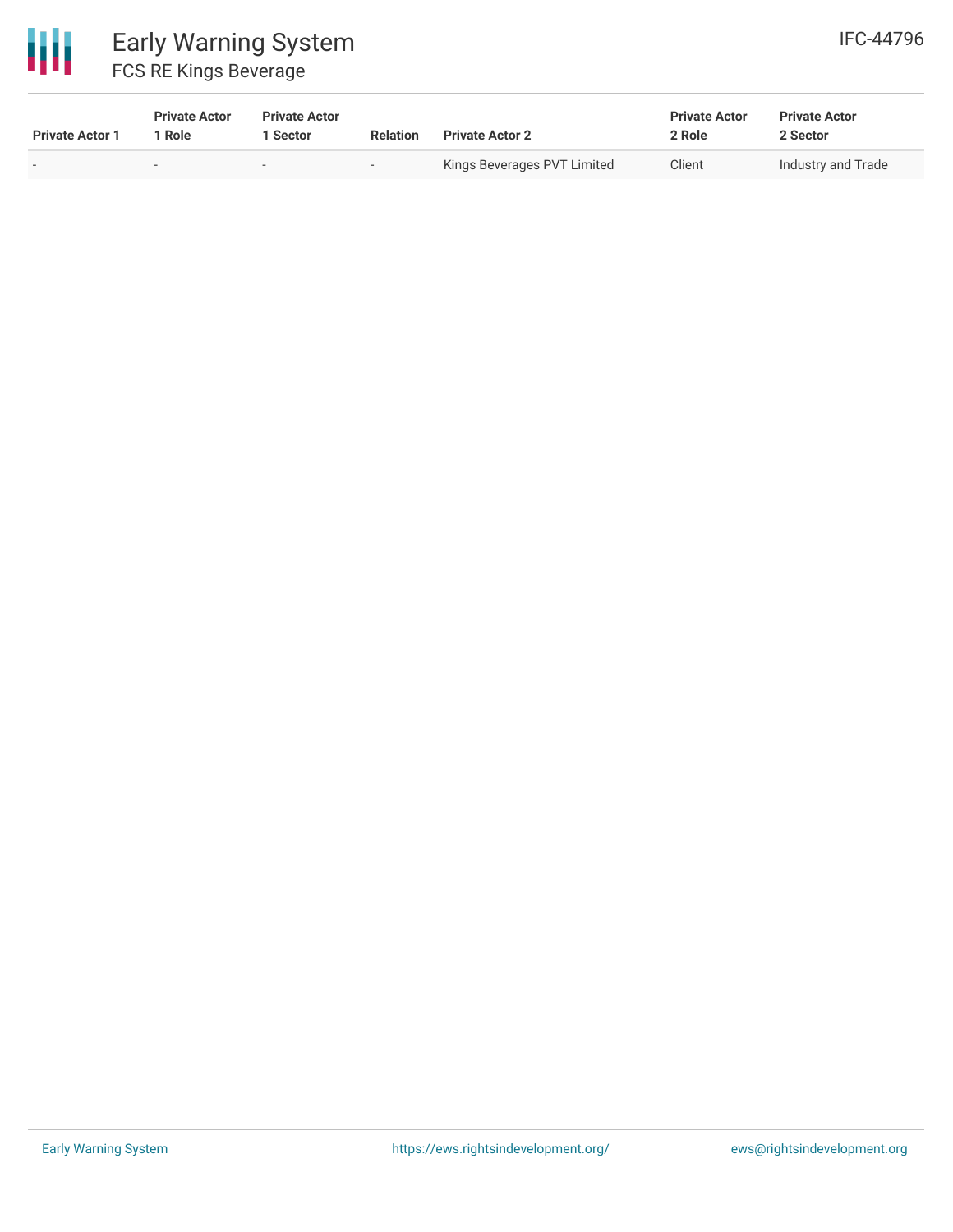## **Contact Information**

Kings Beverages PVT Limited Mr. Kishore Parwani Managing Director + 91 9920055047 [Kkparwani777@gmail.com](mailto:Kkparwani777@gmail.com) Freetown, Sierra Leone

#### **ACCESS TO INFORMATION**

You can submit a request for information disclosure at: <https://disclosures.ifc.org/#/inquiries>

If you believe that your request for information from IFC has been unreasonably denied, or that this Policy has been interpreted incorrectly, you can submit a complaint at the link above to IFC's Access to Information Policy Advisor, who reports directly to IFC's Executive Vice President.

### **ACCOUNTABILITY MECHANISM OF IFC/MIGA**

The Compliance Advisor Ombudsman (CAO) is the independent complaint mechanism and fact-finding body for people who believe they are likely to be, or have been, adversely affected by an IFC or MIGA- financed project. If you submit a complaint to the CAO, they may assist you in resolving a dispute with the company and/or investigate to assess whether the IFC is following its own policies and procedures for preventing harm to people or the environment. If you want to submit a complaint electronically, you can email the CAO at CAO@worldbankgroup.org You can learn more about the CAO and how to file a complaint at <http://www.cao-ombudsman.org>